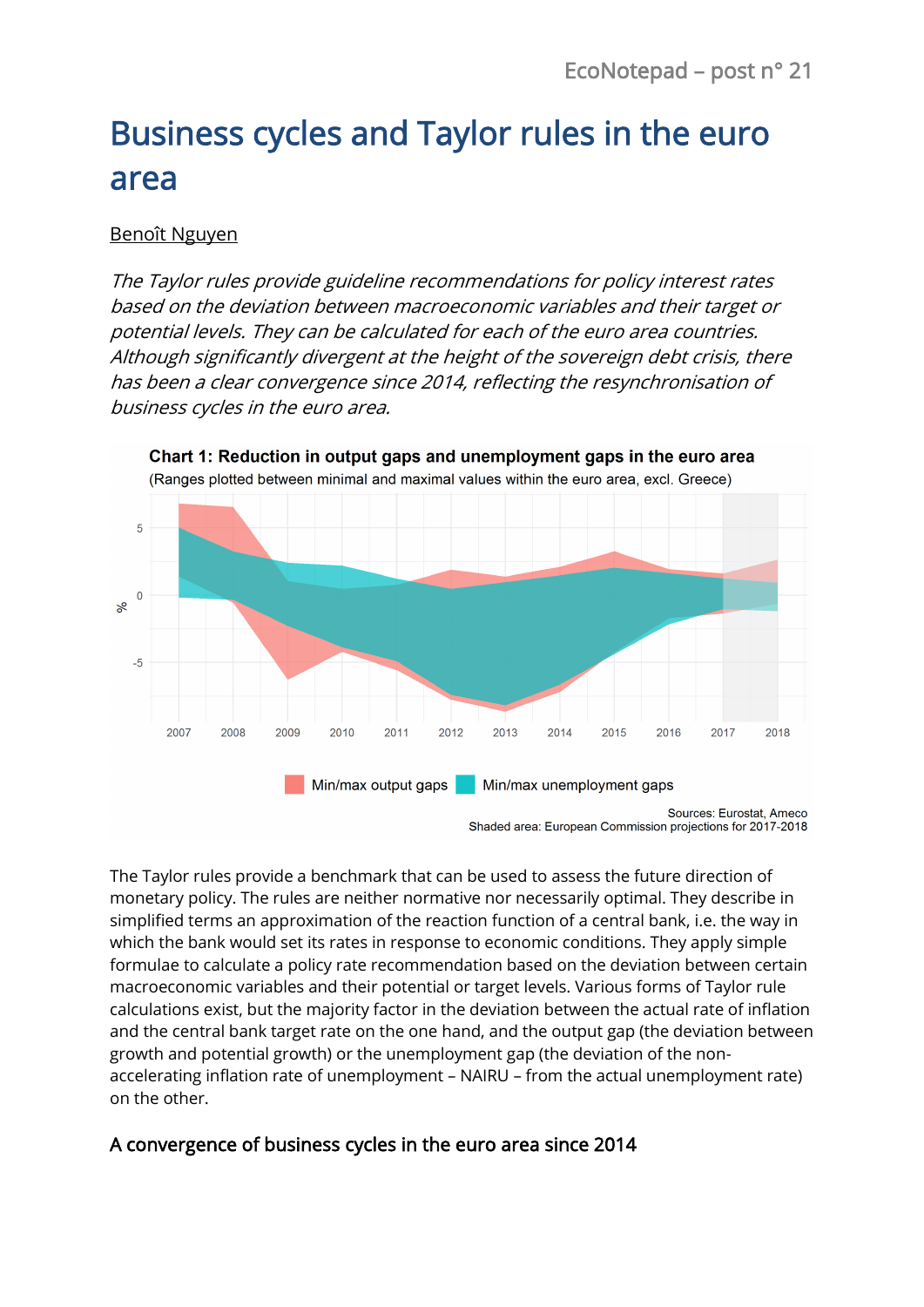The Taylor rates are calculated in this blog for each of the euro area countries by applying the assumption that every country pursues a monetary policy based solely on its own national economic conditions. The dispersion of these rates between member countries, and consequently the dispersion of Taylor rate recommended monetary policies, reflects the degree of business cycle synchronisation and provides an assessment of the level of monetary heterogeneity across the euro area.

We are thus adopting the approach of [Nechio](http://www.frbsf.org/economic-research/publications/economic-letter/2011/june/monetary-policy-europe/) [\(s](http://www.frbsf.org/economic-research/publications/economic-letter/2011/june/monetary-policy-europe/)ee the Federal Reserve Bank of San Francisco blog, [2011\)](http://www.frbsf.org/economic-research/publications/economic-letter/2011/june/monetary-policy-europe/) and [Darvas and Merler](http://bruegel.org/2013/09/15-to-4-taylor-rule-interest-rates-for-euro-area-countries/) [\(B](http://bruegel.org/2013/09/15-to-4-taylor-rule-interest-rates-for-euro-area-countries/)ruegel, [2013\)](http://bruegel.org/2013/09/15-to-4-taylor-rule-interest-rates-for-euro-area-countries/) who highlighted in their work the significant economic desynchronisation and Taylor rate divergences across the euro area countries during the sovereign debt crisis (2010-2013). However, since 2014 there has been a clear business cycle resynchronisation within the euro area in terms of growth, unemployment and inflation.

Chart 1 illustrates this reduction in output gaps and unemployment gaps. In a recent *Note* de Conjoncture, INSEE considered that this convergence has accelerated since the beginning of 2017 [\(INSEE, 2017\)](https://www.insee.fr/fr/statistiques/2662522?sommaire=2662600).

The presence of regional disparities within monetary areas is common. It can be seen, for example, within the United States or across the regions of France. They are therefore not, in themselves, an alarming symptom of malfunction in a monetary area and do not indicate the absence of otherwise positive repercussions for the monetary union. Capital and labour mobility or fiscal transfers can compensate the economic disparities. These instruments are not fully established in the euro area, but the Investment Plan for Europe and the plans for a banking union and a capital markets union pursue this objective.

## A measurement of cyclical heterogeneity through the Taylor rules

We have calculated the Taylor rates for each of the member countries of the euro area (based on varying membership: 11 countries in 1999 and 19 in 2017) using data from the [European Commission,](http://ec.europa.eu/economy_finance/ameco/user/serie/SelectSerie.cfm) including its projections for 2017 and 2018. The same calculation performed for the smaller number of countries monitored by the OECD also gives very similar results.

> Taylor rate = Neutral rate  $+ 1.5 \times (inflation - target inflation)$ + coefficient x (output gap or unemployment gap)

Inflation is measured by the change in the harmonised index of consumer prices (HICP). Target inflation is set at 2%, consistent with the European Central Bank's target inflation rate of below, but close to, 2%.

The neutral rate, sometimes referred to as the natural rate, is the equilibrium real rate that would occur in the absence of friction (see [Penalver, 2017,](https://blocnotesdeleco.banque-france.fr/billet-de-blog/taux-dinteret-naturel-estimations-pour-la-zone-euro) for a definition and demonstration of the uncertainty associated with this measurement) and is assumed to be consistent between countries. This is certainly a strong assumption to make but it appears reasonable in light of the results o[f Fries et al. \(2016\),](https://publications.banque-france.fr/sites/default/files/medias/documents/working-paper-611_2016-12-16.pdf) which demonstrate that the real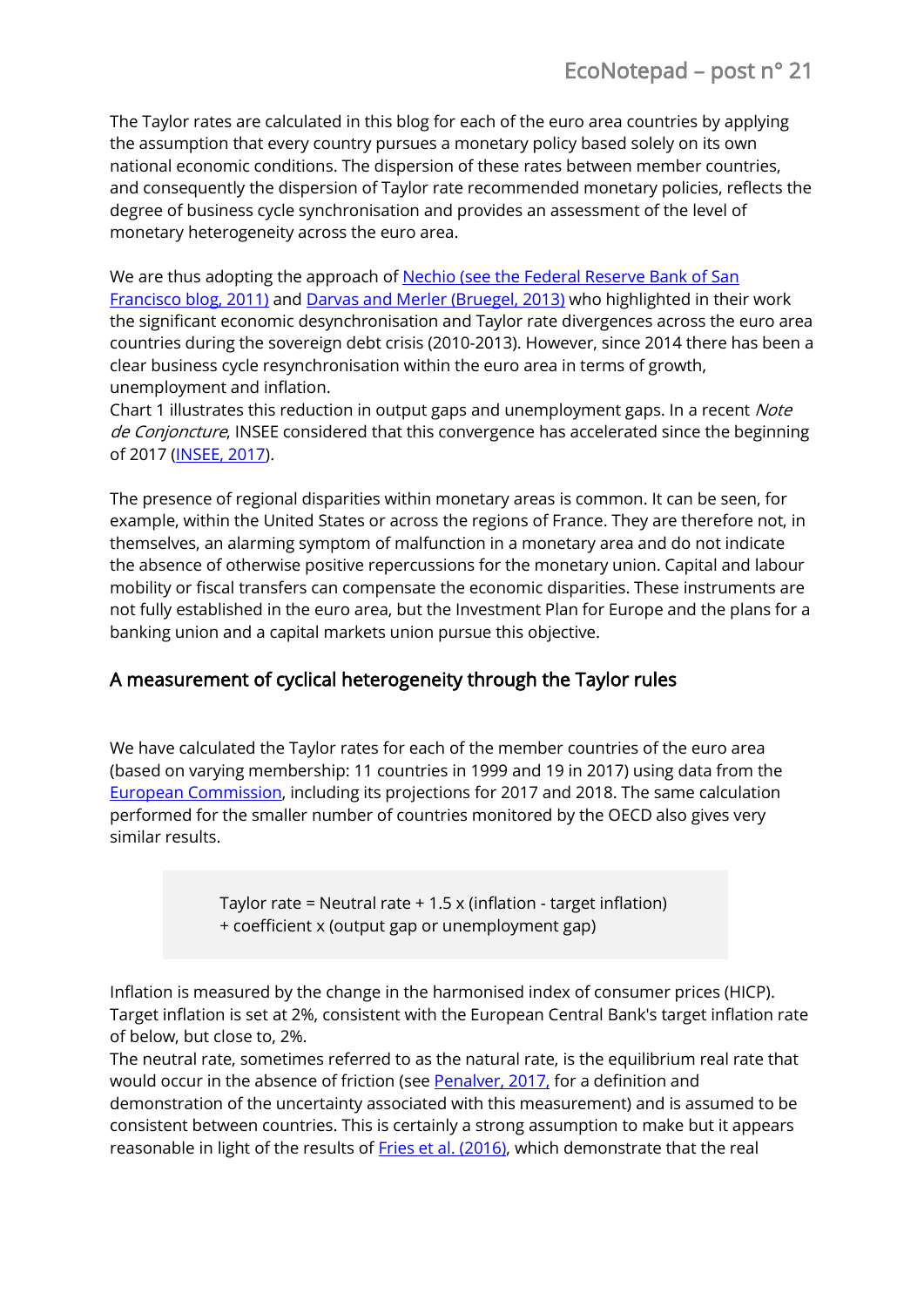neutral rates of the four largest countries of the euro area have been very close since 1999. There levels are expected to come out at approximately -1% in 2017.

We then used two alternative forms of Taylor rule calculations based on the output gap and the unemployment gap, and parameters identical to those of [Nechio](http://www.frbsf.org/economic-research/publications/economic-letter/2011/june/monetary-policy-europe/) (2011) and Darvas and Merler (2013[\),](http://bruegel.org/2013/09/15-to-4-taylor-rule-interest-rates-for-euro-area-countries/) by applying a weighting of 1.5 to the nominal inflation deviation and 0.5 to the output gap or 1 to the unemployment gap.

Chart 2 shows the Taylor rate deviations for the two calculations since 1999. The standard deviations, calculated between member countries of the euro area at each date, can be interpreted as measurements of the dispersion of recommended monetary policies for each of the euro area countries.



Chart 2: Monetary convergence within the euro area

The standard deviations are calculated between member countries of the euro area at each date (annual data) Shaded area: data including European Commission projections

Sources: Eurostat, Ameco, Banque de France

This first measurement gives the same weighting to each euro area country, which is reasonable if we consider that one country, even small, that diverges from the area average, poses a problem. If however, we consider that the weighting thereby assigned to small countries is excessive, we can calculate the deviation between these Taylor rules and the Eonia short-term interbank interest rate (which here represents the future direction of monetary policy) for each country then the average, weighted by the GDP of each country, to obtain an indicator for the euro area as a whole (see Chart 3).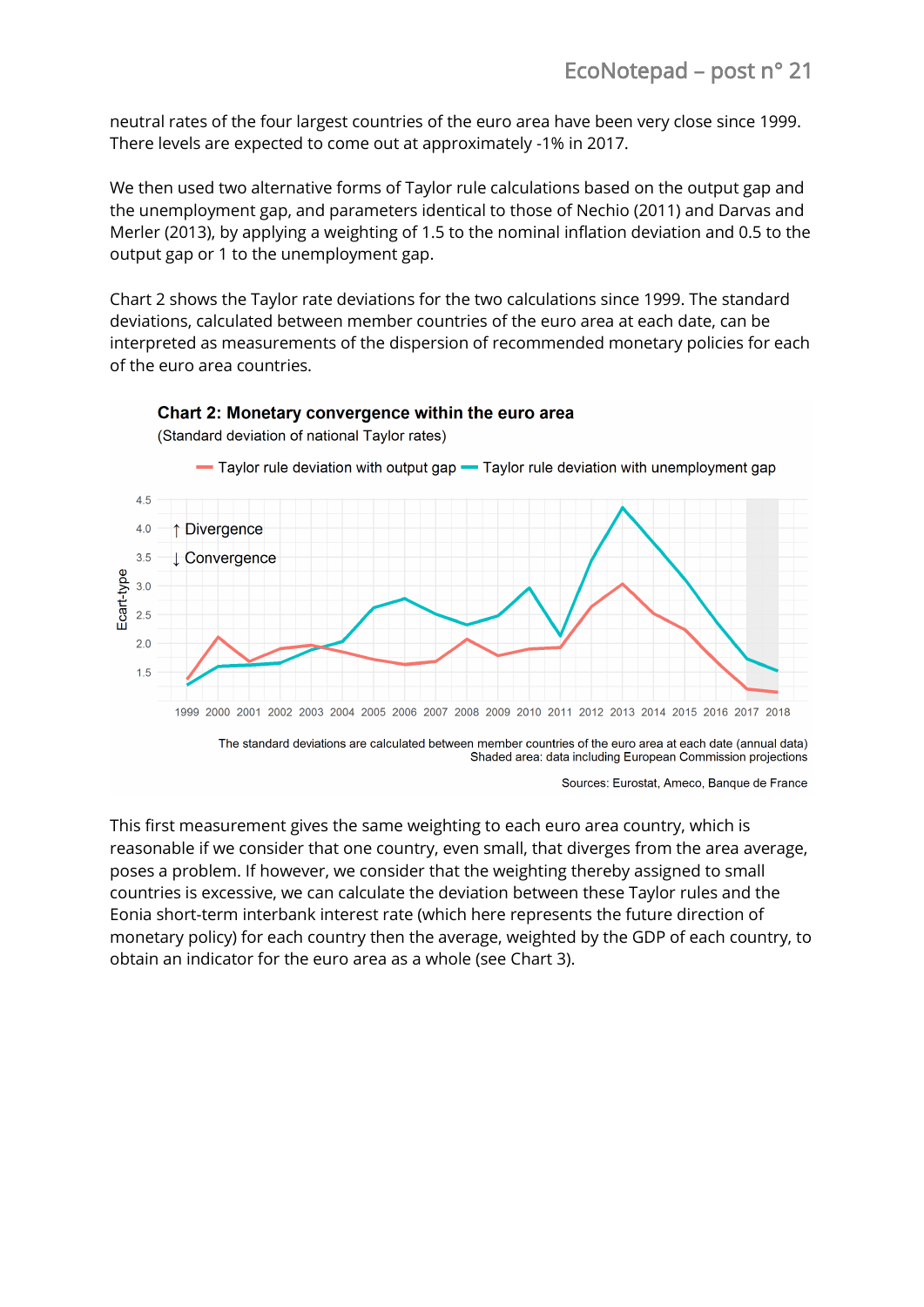

Note: 1999-2016 - the short-term rate is taken to approximate the future direction of monetary policy 2017 and 2018: Eonia rates as provided by the OIS curve at year end at 21 February 2017 Shaded area: data including European Commission projections Euro area, varying membership - Sources: Eurostat, Ameco, Banque de France

The two indicators demonstrate the relative cyclical convergence of the euro area economies from 1996 to 2006, interrupted between 2007 (just before the Great Recession) and 2015 (following the European public debt crisis), but since re-established.

#### Significant reductions in Taylor rate divergences

Divergences in Taylor rule recommendations have declined since 2013 in Chart 2, and 2015 in Chart 3, and are expected to return to their pre-crisis levels during the 2017-2018 period, and even to a historical low for the non-weighted output gap. In 2017, the intra-euro area Taylor rates calculated using these methods are expected to range from -2.7% to +0.5%, compared with a range of -10% to +1.4% in 2013 (excluding Greece).

Accordingly, the Taylor rates in 2017 for the majority of the countries in the euro area are expected to be negative and lower than Eonia. This tends to support the implementation of non-standard measures that can be used, when the policy rate is already close to zero, to provide an additional stimulus, such as the purchase of private and government securities, forward guidance and targeted longer-term refinancing operations (TLTROs) pursued by the Eurosystem since 2014.

As there is a unique interest rate policy by definition in the euro area, non-standard measures have also supported the realignment of macroeconomic conditions between countries. For example, thanks to the announcement of the Outright Monetary Transactions (OMT) programme, risk premiums caused by redenomination between euro area countries were significantly reduced. A further example is the long-term refinancing associated with a common collateral policy, which has contributed to reducing fragmentation in the credit markets.

[Koijen et al. \(2016\)](https://publications.banque-france.fr/en/economic-and-financial-publications-working-papers/quantitative-easing-euro-area-dynamics-risk-exposures-and-impact-asset-prices) also show that the Eurosystem's securities purchases (sometimes referred to as Quantitative Easing, or QE) have contributed more to lowering market risk